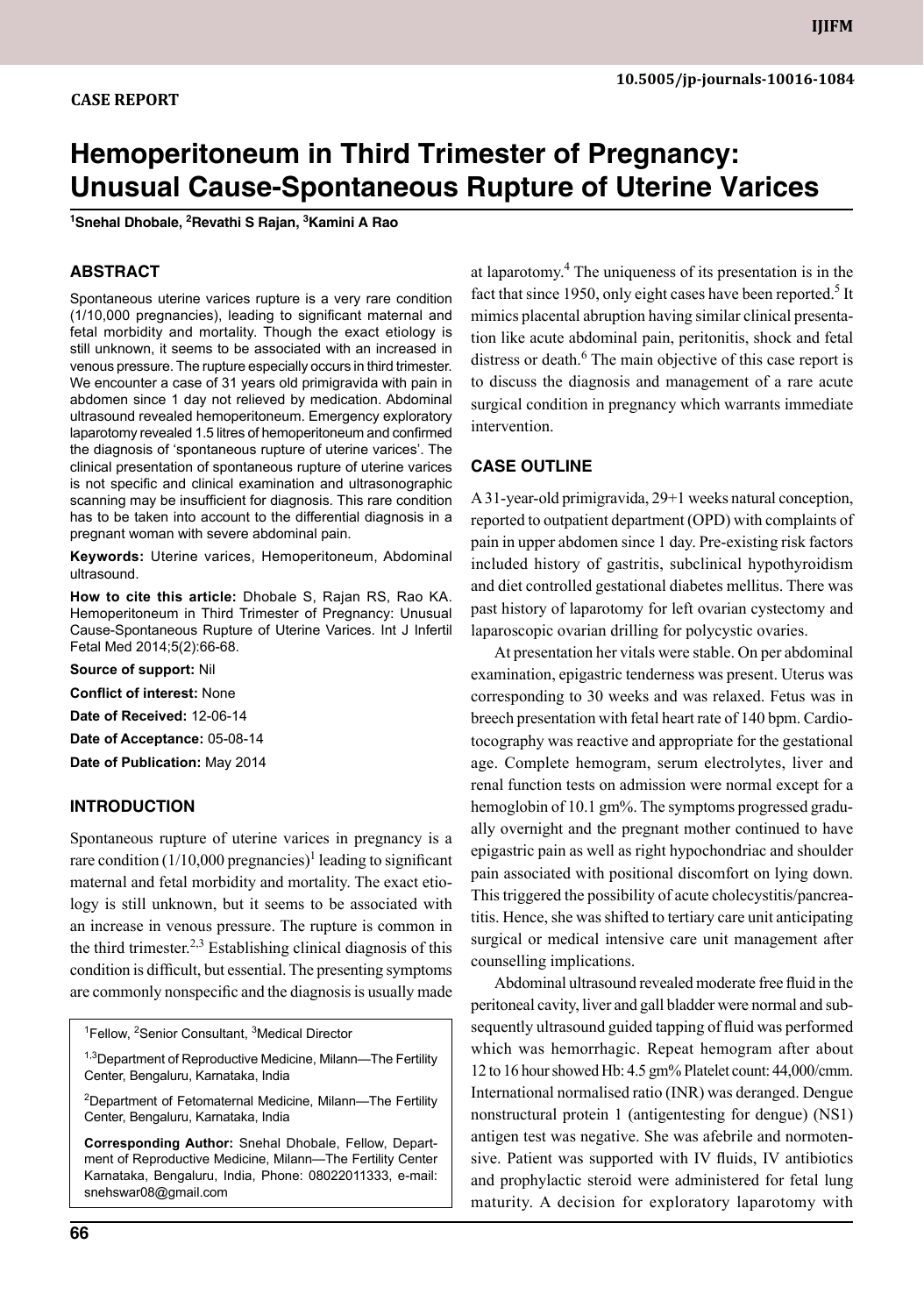lowere segment cesarean section (LSCS) with simultaneous correction of hematological parameters with blood products was taken.

The relevent intraoperative findings were 1.5 liters of hemoperitoneum. There was evidence of ruputre of dilated tortous vessels (uterine varices) over anterolateral aspect of uterus (Fig. 1). Rest of the abdomen including adnexa was normal. There was no other obvious source of bleeding. A male baby weighing 1.3 kg was delivered and shifted to neonatal intensive care unit (NICU). Hemostasis was achieved with stay sutures over dilated varices (Fig. 2).

The projected intraoperative blood loss was 2.5 liters. She was stabilized with intra and postoperative transfusions which included 4 units whole blood, 1 unit packed cell volume, 6 units platelet, 4 units fresh frozen plasma. Postoperatively patient was shifted to ICU for 3 days followed by in ward for 2 weeks. Baby required ventilation for 24 hours and then NICU stay for subsequent 2 weeks. She was discharged with baby after 15 days. The postoperative recovery as well as subsequent follow-ups were uneventful.



**Fig. 1:** Dilated tortous vessels (uterine varices) over anterolateral aspect of uterus



#### **Discussion**

Spontaneous uterine venous rupture in pregnancy is a relatively rare (1/10,000 pregnancies) but life threatening condition. The etiology is, as yet, poorly understood and subject to speculation. The rupture especially occurs in third trimester. The most frequent site of the rupture is in the broad ligament. Owing to recent advances which improved anesthetic, resuscitative, and operative techniques, maternal mortality has been considerably lowered from 49 to  $3.6\%$ <sup>4</sup> Perinatal mortality, however, remains high at 31%. Of cases reported in the literature, 61% occurred before labor, 19% were intrapartum, and 21% were puerperal.<sup>3</sup> In symptomatic cases, rupture of an utero-ovarian vessel leads to intraperitoneal bleeding or retroperitoneal hematoma, or both.

*Diagnostic dilemma:* The presenting symptoms are commonly nonspecific. Clinical presentations are usually signs of hypovolemic shock with severe abdominal pain and reduction in hemoglobin levels without obvious bleeding. Establishing clinical diagnosis of this condition is difficult, but significant.

*Differential diagnosis:* The diagnosis of this condition is rarely made before exploratory laparotomy and is most frequently misdiagnosed as abruptio placentae,<sup>6</sup> especially in the absence of ultrasonographic evaluation. Other diffe-rential diagnoses include uterine rupture, HELLP syndrome, abdominal pregnancy, rupture of the spleen or liver and ruptured appendix.

Hodgkinson and Christiansen suggested the possible cause was dilated utero-ovarian vessels resulting from the increased physiological demands of pregnancy and muscular activities, such as coughing, defecation, coitus, or pushing during the second-stage of labor, which cause a sudden rise in venous pressure.<sup>7</sup> The tortuous nature, lack of valves, and repeated distension of these vessels during pregnancy are thought to make them predisposed to rupture. However, these tortuous, dilated vessels are quite commonly observed in many normal pregnancies during cesarean section. Thus, the possible existence of additional vascular defects in the affected pregnancies could be suspected. Recent case reports support this idea and suggest a possible origin from decidualized endometriosis on the utero-ovarian vessel wall.<sup>4</sup>

Emergency laparotomy is warranted in all such clinical situations possibly due to extensive internal bleeding so as to establish the correct diagnosis. Preoperative ultrasonographic evaluation often adds value and aids the diagnosis of hemoperitoneum. The situation could worsen after the onset of labor as the pain experienced due to uterine contractions may mask the peritoneal irritation from internal bleeding. **Fig. 2:** Hemostasis with stay sutures The expulsive effort during second stage of labor could